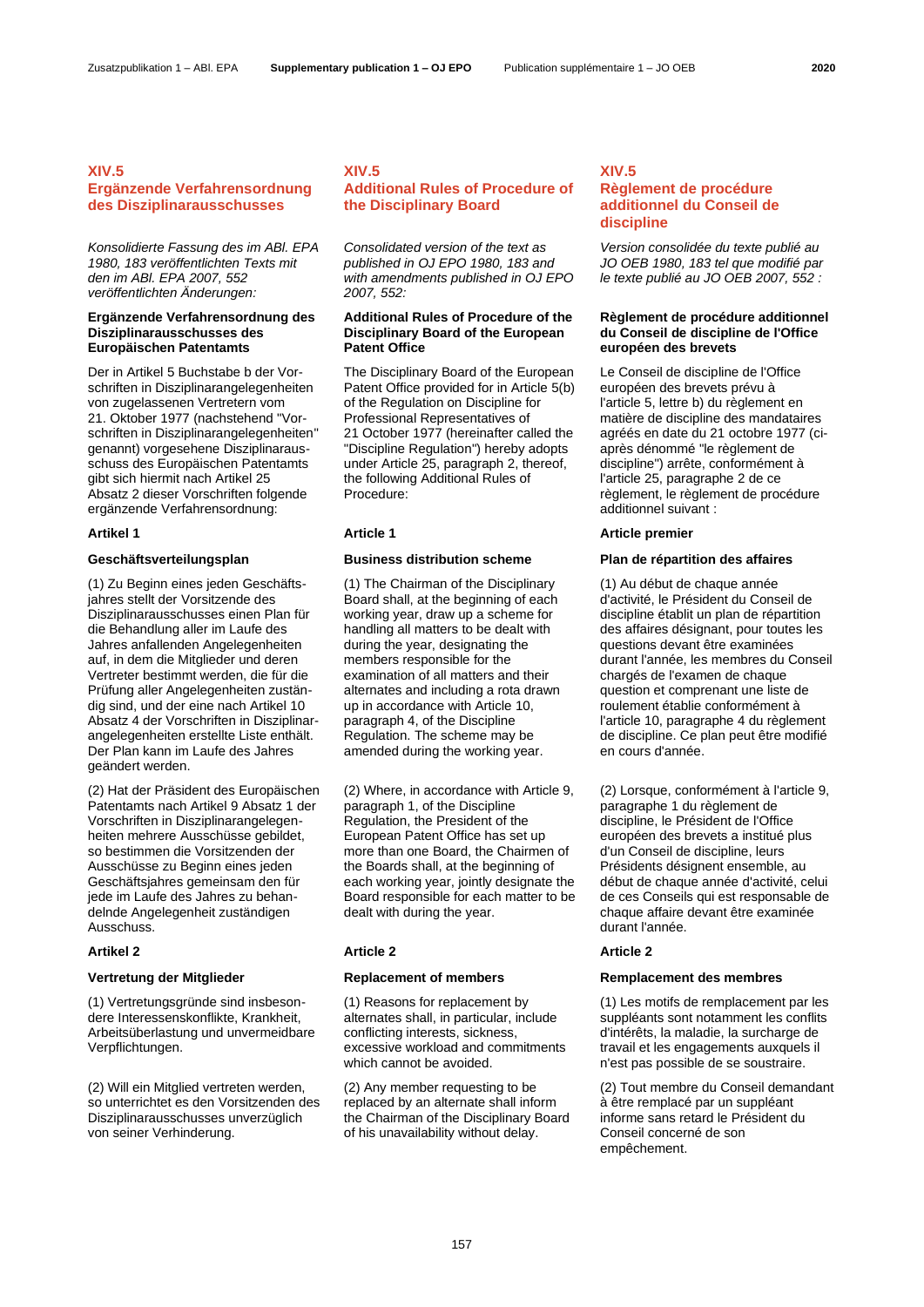(3) Der Vorsitzende des Disziplinarausschusses kann ein anderes rechtskundiges Mitglied des Disziplinarausschusses nach Maßgabe des Geschäftsverteilungsplans vertretungsweise zum Vorsitzenden bestimmen.

## **Artikel 3 Article 3 Article 3**

# **Ausschließung und Ablehnung Exclusion and objection Récusation**

(1) Erhält der Disziplinarausschuss von einem möglichen Ausschließungs- oder Ablehnungsgrund auf andere Weise als von dem Mitglied oder dem betroffenen zugelassenen Vertreter Kenntnis, so entscheidet der Disziplinarausschuss ohne Mitwirkung des betroffenen Mitglieds. Bei dieser Entscheidung wird das betroffene Mitglied durch seinen Vertreter ersetzt.

(2) Das betroffene Mitglied wird aufgefordert, sich zu dem Ausschließungsgrund zu äußern.

(3) Vor der Entscheidung über die Ausschließung eines Mitglieds wird das Verfahren in der Sache nicht weitergeführt.

## **Der Geschäftsstellenbeamte The Registrar Le greffier**

(1) Der Vorsitzende des Disziplinarausschusses bestellt einen Bediensteten des Europäischen Patentamts zum Geschäftsstellenbeamten des Disziplinarausschusses. Ein weiterer Bediensteter des Europäischen Patentamts wird vom Vorsitzenden zum stellvertretenden Geschäftsstellenbeamten, der bei Verhinderung des Geschäftsstellenbeamten tätig wird, bestellt.

(2) Der Geschäftsstellenbeamte überwacht insbesondere sämtliche Fristen in Bezug auf Angelegenheiten, die vor dem Disziplinarausschuss anhängig sind, einschließlich der in Artikel 6 Absatz 3 der Vorschriften in Disziplinarangelegenheiten vorgesehenen Frist.

## **Berichterstatter Rapporteurs Rapporteurs**

(1) Der Vorsitzende des Disziplinarausschusses bestimmt für jede Angelegenheit ein rechtskundiges Mitglied oder sich selbst als Berichterstatter.

(2) Der Berichterstatter kann Ermittlungen nach den Artikeln 15 und 25 Absatz 1 der Vorschriften in Disziplinarangelegenheiten durchführen; er entwirft Bescheide, führt sonstige Vorarbeiten durch und entwirft Entscheidungen.

(3) The Chairman of the Disciplinary Board may designate another legally qualified member of the Disciplinary Board to replace him or her as Chairman in accordance with the business distribution scheme.

(1) If the Disciplinary Board has knowledge of a possible reason for exclusion or objection which does not originate from the member himself or from the professional representative concerned, then the Disciplinary Board shall decide as to the action to be taken without the participation of the member concerned. For the purpose at taking this decision, the member concerned shall be replaced by his alternate.

(2) The member concerned shall be invited to present his comments as to whether there is a reason for exclusion.

(3) Before a decision is taken on the exclusion of a member, there shall be no further proceedings in the case.

(1) The Chairman of the Disciplinary Board shall appoint an employee of the European Patent Office to act as Registrar to the Disciplinary Board. A further employee of the European Patent Office shall be appointed by the Chairman to act as deputy Registrar where the Registrar is unable to act.

(2) The Registrar shall, in particular, monitor any time limits relating to matters before the Disciplinary Board, including the time limit prescribed in Article 6, paragraph 3, of the Discipline Regulation.

## **Artikel 5 Article 5 Article 5**

(1) The Chairman of the Disciplinary Board shall for each matter designate a legally qualified member, or himself, as rapporteur.

(2) The rapporteur may conduct preparatory inquiries in accordance with Articles 15 and 25, paragraph 1, of the Discipline Regulation; he shall prepare draft communications, carry out other preliminary work and draft decisions.

(3) Le Président du Conseil de discipline peut désigner un autre membre juriste du Conseil de discipline pour le remplacer en qualité de Président conformément au plan de répartition des affaires.

(1) Si le Conseil de discipline a connaissance d'un motif de récusation éventuelle de l'un de ses membres autrement que par ce dernier ou par le mandataire agréé concerné, il statue sans la participation de l'intéressé. Lors de la prise de cette décision, celui-ci est remplacé par son suppléant.

(2) Le membre intéressé est invité à donner son avis sur le motif de récusation allégué.

(3) La procédure relative à l'affaire n'est pas poursuivie avant qu'une décision ait été prise au sujet de la récusation.

## **Artikel 4 Article 4 Article 4**

(1) Le Président du Conseil de discipline désigne un agent de l'Office européen des brevets pour assumer les fonctions de greffier. Un autre agent de l'Office est désigné par le Président pour assumer les fonctions de suppléant du greffier si celui-ci a un empêchement.

(2) Le greffier a pour tâche, en particulier, de surveiller les délais concernant les affaires pendantes devant le Conseil de discipline, y compris le délai prévu à l'article 6, paragraphe 3 du règlement de discipline.

(1) Le Président du Conseil de discipline désigne, pour chaque affaire, un membre juriste du Conseil ou luimême pour assumer les fonctions de rapporteur.

(2) Le rapporteur peut procéder à une instruction en application des articles 15 et 25, paragraphe 1 du règlement de discipline ; il rédige les projets de notifications, procède à d'autres travaux préparatoires et rédige les projets de décisions.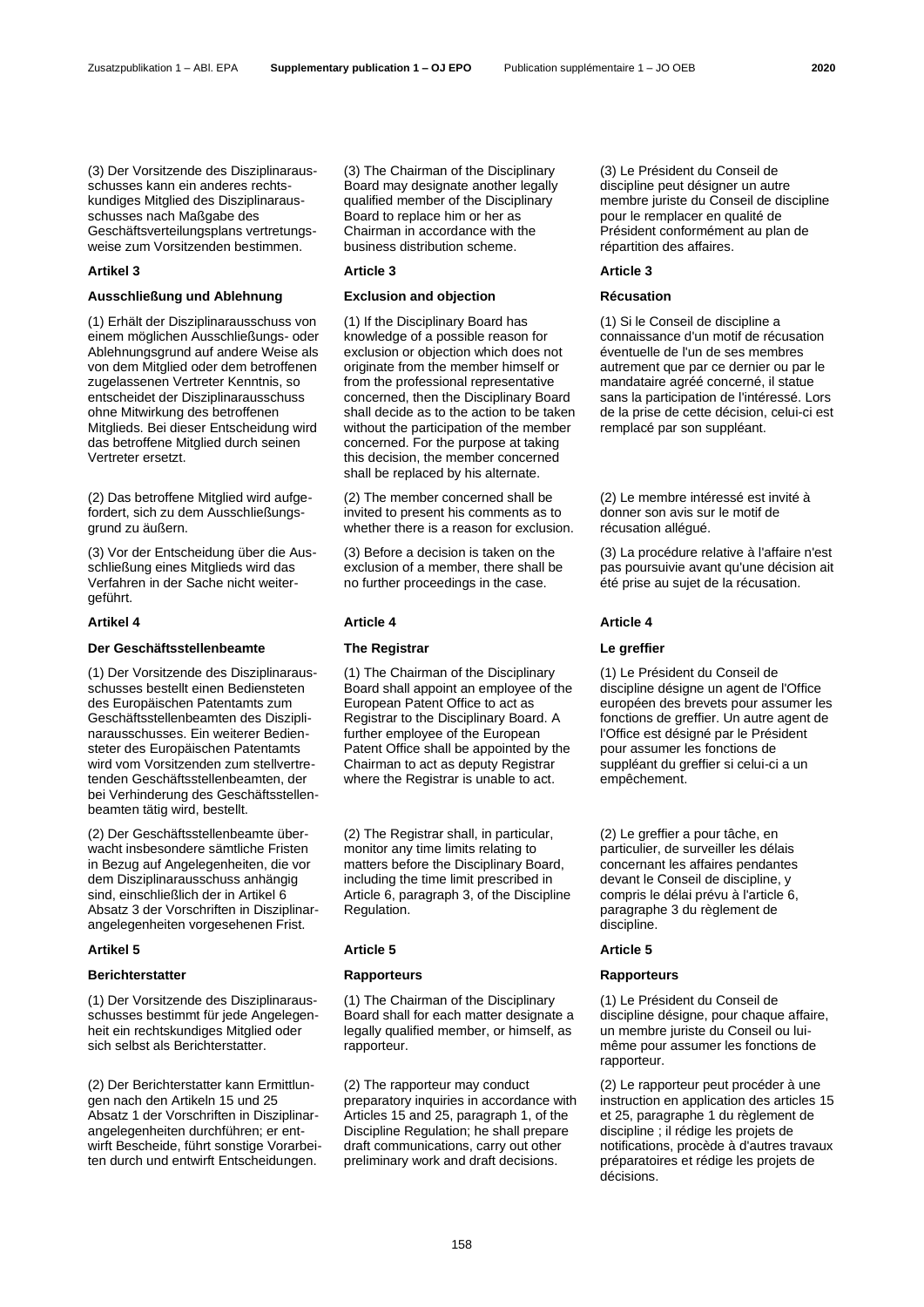(3) Die Entwürfe werden den anderen Mitgliedern des Disziplinarausschusses vorgelegt, die sie genehmigen oder Änderungen vorschlagen. Kann nach diesem Verfahren keine Einigung erzielt werden, so tritt der Ausschuss zur Beratung der endgültigen Fassung zusammen.

(4) Bescheide werden vom Berichterstatter im Auftrag des Disziplinarausschusses unterzeichnet.

(5) Der Berichterstatter bereitet die Sitzungen und mündlichen Verhandlungen vor. Er stellt die Fragen zusammen, die einer Klärung bedürfen, und sendet erforderlichenfalls dem betroffenen zugelassenen Vertreter einen diesbezüglichen Bescheid.

(6) Ist der Berichterstatter der Ansicht, dass seine Kenntnisse der Verfahrenssprache für die Abfassung von Bescheiden oder Entscheidungen nicht ausreichen, so kann er diese in einer anderen Amtssprache des Europäischen Patentamts entwerfen. Die Entwürfe werden vom Europäischen Patentamt in die Verfahrenssprache übersetzt; die Übersetzungen werden vom Berichterstatter oder von einem anderen Mitglied des Disziplinarausschusses überprüft.

# **Übermittlung von Unterlagen Transmission of documents Envoi de documents**

Zur Vornahme einer Übertragung nach Artikel 6 Absatz 4 Buchstabe b der Vorschriften in Disziplinarangelegenheiten verfährt der Vorsitzende des Disziplinarausschusses wie folgt:

a) Er unterrichtet den Vorsitzenden des Disziplinarrates und den betroffenen zugelassenen Vertreter von der Übertragung;

b) er setzt dem Vorsitzenden des Disziplinarrates eine Frist zur Übermittlung

i) des Namens und der Anschrift des betroffenen zugelassenen Vertreters;

ii) der Anzeige; iii) the complaint; iii) la plainte ; iii) la plainte ; iiii) la plainte ;

iv) etwaiger Stellungnahmen von Mitgliedern der Kammer, des Präsidenten des Rates des Instituts der zugelassenen Vertreter und des Präsidenten des Europäischen Patentamts;

v) der Angabe der Verfahrenssprache (wenn sie bestimmt worden ist);

(3) Draft communications and decisions shall be sent to the other members of the Disciplinary Board, who shall either approve them or make suggestions for amendment. If no agreement can be reached by this means, the Board shall meet to decide jointly on the final text.

(4) Communications shall be signed by the rapporteur on behalf of the Disciplinary Board.

(5) The rapporteur shall make the preparations for meetings and oral proceedings. He will set out the issues that need to be determined and, if necessary, send a communication to the professional representative concerned to this effect.

(6) If the rapporteur considers that his knowledge of the language of the proceedings is insufficient for drafting communications or decisions, he may draft these in one of the other official languages of the European Patent Office. The drafts shall be translated by the European Patent Office into the language of the proceedings and the translations shall be checked by the rapporteur or by another member of the Disciplinary Board.

## **Artikel 6 Article 6 Article 6**

To effect a transfer under Article 6, paragraph 4(b), of the Discipline Regulation, the Chairman of the Disciplinary Board shall:

a) notify the Chairman of the Disciplinary Committee and the professional representative concerned of the transfer;

b) set the Chairman of the Disciplinary Committee a time limit for the transmission of:

i) the name and address of the professional representative concerned;

iv) any comments of members of the Chamber and of the Presidents of the Council of the Institute of Professional Representatives and the European Patent Office respectively;

v) an indication of the language of the proceedings (if any);

(3) Les projets de notifications et de décisions sont envoyés aux autres membres du Conseil désignés pour étudier l'affaire, qui les approuvent ou proposent des modifications. Si cette procédure ne permet pas de parvenir à un accord, le Conseil se réunit pour délibérer de la rédaction définitive.

(4) Les notifications sont signées par le rapporteur au nom du Conseil.

(5) Le rapporteur prépare les réunions et les procédures orales. Il indique les questions sur lesquelles il y a lieu de prendre une décision et, si nécessaire, il envoie une notification au mandataire agréé concerné.

(6) Si le rapporteur estime que sa connaissance de la langue de la procédure n'est pas suffisante pour rédiger des notifications et des décisions, il peut les rédiger dans une autre des langues officielles de l'Office européen des brevets. L'Office européen des brevets traduit les projets dans la langue de la procédure, et le rapporteur ou un autre membre du Conseil de discipline vérifie les traductions.

Pour procéder au renvoi d'une affaire en application de l'article 6, paragraphe 4, lettre b) du règlement de discipline, le Président du Conseil de discipline

a) notifie le renvoi au Président de la Commission de discipline et au mandataire agréé concerné ;

b) fixe au Président de la Commission de discipline un délai pour l'envoi des documents et renseignements suivants :

i) le nom et l'adresse du mandataire agréé concerné ;

iii) gegebenenfalls der Erwiderungen; iii) any defence filed; in the same iii) tout document déposé pour la défense (s'il y a lieu) ;

> iv) les commentaires (s'il y en a) des membres de la chambre et des Présidents du Conseil de l'Institut des mandataires agréés et de l'Office européen des brevets ;

v) l'indication de la langue de la procédure (s'il y a lieu) ;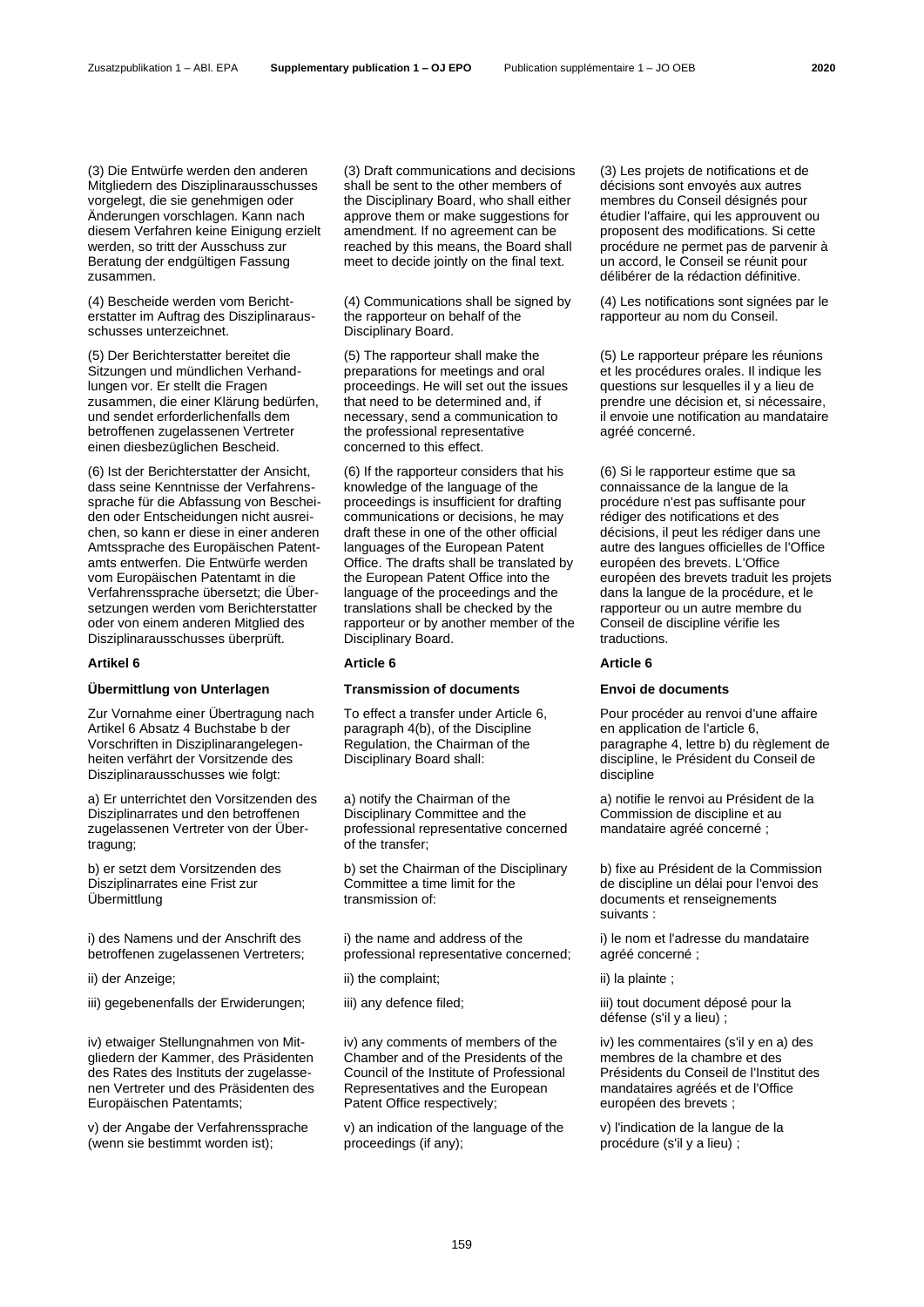vii) anderer Unterlagen, die die Kammer als einschlägig erachtet.

## **Artikel 7 Article 7 Article 7**

(1) Über eine mündliche Verhandlung oder Beweisaufnahme wird von dem Geschäftsstellenbeamten oder einem anderen, vom Vorsitzenden des Disziplinarausschusses bestimmten Bediensteten des Europäischen Patentamts eine Niederschrift aufgenommen. Regel 124 EPÜ ist auf die Aufnahme der Niederschriften entsprechend anzuwenden.

(2) Der Vorsitzende des Disziplinarausschusses kann anordnen, dass von einer mündlichen Beweisaufnahme oder mündlichen Erklärungen zusätzlich zur Niederschrift über diese Beweisaufnahme oder Erklärungen eine Tonbandaufnahme angefertigt wird.

(1) Die Verfahrenssprache ist diejenige Amtssprache des Europäischen Patentamts, in der das Verfahren vor dem Disziplinarrat des Instituts der zugelassenen Vertreter stattgefunden hat; Regel 4 EPÜ ist jedoch auf Verfahren vor dem Disziplinarausschuss entsprechend anzuwenden.

(2) Hat kein Verfahren vor dem Disziplinarrat stattgefunden oder ist keine Verfahrenssprache bestimmt worden, so wird die Verfahrenssprache vom Disziplinarrat bestimmt.

(3) Falls der betroffene zugelassene Vertreter einen entsprechenden Antrag stellt, erhält er Übersetzungen aller Unterlagen, die sich auf seinen Fall beziehen, in seiner eigenen Sprache und kann sich in seiner eigenen Sprache verteidigen.

(4) Soweit erforderlich sorgt der Vorsitzende des Disziplinarausschusses bei mündlichen Verhandlungen, Beweisaufnahmen und Beratungen des Disziplinarausschusses für Übersetzung.

vi) der Entscheidung der Kammer; vi) the decision taken by the Chamber; vi) la décision prise par la chambre ;

vii) any other documents which the Chamber considers relevant.

(1) Minutes of oral proceedings and of the taking of evidence shall be drawn up by the Registrar or such other employee of the European Patent Office as the Chairman of the Disciplinary Board may nominate. Rule 124 EPC shall apply mutatis mutandis to the taking of such minutes.

(2) The Chairman of the Disciplinary Board may direct that tape recordings of any oral evidence and of any oral statements may be made in addition to minutes of such evidence and statements.

### **Artikel 8 Article 8 Article 8**

## **Verfahrenssprache Language of the proceedings Langue de la procédure**

(1) The language of the proceedings shall be the official language of the European Patent Office in which the proceedings were conducted before the Disciplinary Committee of the Institute of Professional Representatives but Rule 4 EPC shall apply mutatis mutandis to proceedings before the Disciplinary Board.

(2) Where no proceedings have been conducted before the Disciplinary Committee or in circumstances where no language of the proceedings has been designated, the Disciplinary Board shall decide on the language of the proceedings.

(3) If the professional representative concerned so requires, he shall receive translations into his own language of all documents relating to his case and he may defend himself in his own language.

(4) If required, the Chairman of the Disciplinary Board shall make arrangements for interpretation during oral proceedings, the taking of evidence and the deliberations of the Disciplinary Board.

vii) tout autre document que la chambre considère comme pertinent.

## **Niederschrift Minutes Procès-verbaux**

(1) Les procès-verbaux des procédures orales et des instructions sont établis par le greffier ou par tout agent de l'Office européen des brevets désigné par le Président du Conseil de discipline. La règle 124 CBE s'applique à la rédaction de ces procès-verbaux.

(2) Le Président du Conseil peut prescrire l'enregistrement sur bande magnétique de toute déposition ou déclaration orales, en plus du procèsverbal relatif à ces dépositions ou déclarations.

(1) La langue de la procédure est celle des langues officielles de l'Office européen des brevets dans laquelle la procédure s'est déroulée devant la Commission de discipline de l'Institut des mandataires agréés, mais la règle 4 CBE s'applique à la procédure devant le Conseil de discipline.

(2) S'il n'y a pas eu de procédure devant la Commission de discipline ou s'il n'a pas été fixé de langue de la procédure, le Conseil de discipline la fixe.

(3) Sur demande, le mandataire agréé concerné reçoit des traductions de tous les documents ayant trait à l'affaire dans sa propre langue, et il peut se défendre dans cette langue.

(4) Si nécessaire, le Président du Conseil de discipline fait assurer l'interprétation lors des débats oraux, de l'instruction et des délibérations du Conseil de discipline.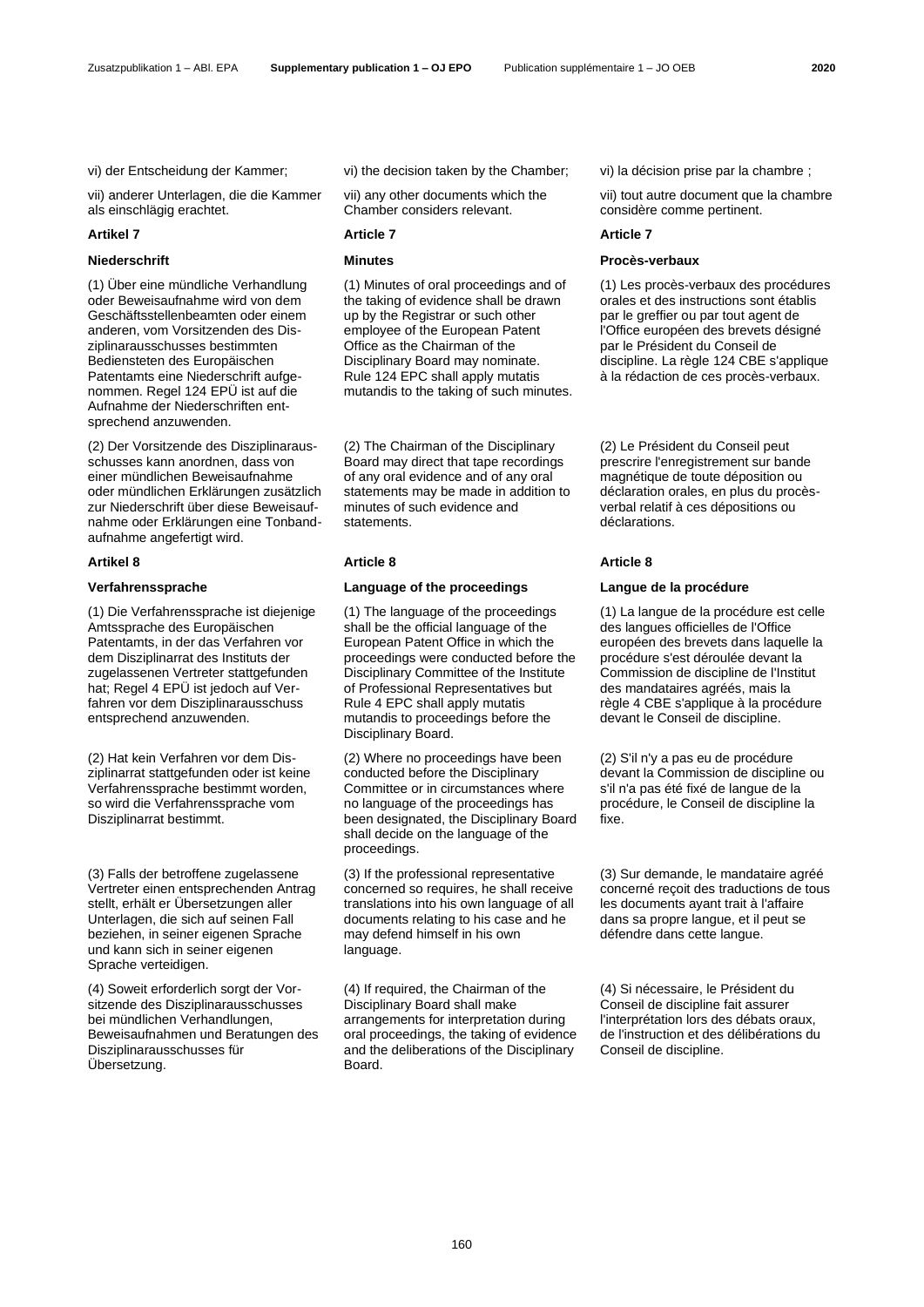### Zusatzpublikation 1 – ABl. EPA **Supplementary publication 1 – OJ EPO** Publication supplémentaire 1 – JO OEB **2020**

## **Änderung in der Zusammensetzung des Ausschusses**

(1) Ändert sich die Zusammensetzung des Disziplinarausschusses nach einer mündlichen Verhandlung, so wird der betroffene zugelassene Vertreter unterrichtet, dass auf seinen Antrag eine erneute mündliche Verhandlung vor dem Ausschuss in seiner neuen Zusammensetzung stattfindet. Eine erneute mündliche Verhandlung findet auch dann statt, wenn das neue Mitglied dies beantragt und die übrigen Mitglieder des Ausschusses damit einverstanden sind.

(2) Das neue Mitglied ist an bereits getroffene Zwischenentscheidungen wie die übrigen Mitglieder gebunden.

(3) Ist ein Mitglied des Ausschusses nach einer Endentscheidung verhindert, so wird es nicht ersetzt. Ist der Vorsitzende verhindert, so unterzeichnet in seinem Auftrag das im Rahmen des Ausschusses dienstältere rechtskundige Mitglied des Ausschusses, bei gleichem Dienstalter das ältere Mitglied.

(1) Sind mehrere Angelegenheiten betreffend denselben zugelassenen Vertreter vor dem Disziplinarausschuss anhängig, so können sie im selben Verfahren behandelt werden.

(2) Ist für die Behandlung mehrerer Anzeigen gegen verschiedene zugelassene Vertreter der Ausschuss in der gleichen Zusammensetzung zuständig, so kann der Ausschuss diese Anzeigen mit Zustimmung der betroffenen zugelassenen Vertreter in einem gemeinsamen Verfahren behandeln. Diese Zustimmung ist in den Fällen nicht erforderlich, die nur die unterlassene Zahlung der Beiträge nach Artikel 6 Absatz 1 der Vorschriften über die Errichtung eines Instituts der beim Europäischen Patentamt zugelassenen Vertreter, nachstehend "Vorschriften über die Errichtung" genannt, betreffen.

## **Change in the composition of the Board**

(1) If the composition of the Disciplinary Board is changed after oral proceedings, the professional representative concerned shall be informed that, at his request, fresh oral proceedings shall be held before the Board in its new composition. Fresh oral proceedings shall also be held if so requested by the new member and if the other members of the Board have given their agreement.

(2) The new member shall be bound to the same extent as the other members by an interim decision which has already been taken.

(3) If, when the Board has already reached a final decision a member of the Board is unable to act, he shall not be replaced by his alternate. If the Chairman is unable to act, the legally qualified member of the Board having the longer service on the Board or, in the case where members have the same length of service, the elder member, shall sign the decision on behalf of the Chairman.

## **Verbindung von Verfahren Consolidation of proceedings Jonction de procédures**

(1) If several matters relating to the same professional representative are pending before the Disciplinary Board, these matters may be considered in the same proceedings.

(2) If several complaints relating to different professional representatives are designated to be considered by the Disciplinary Board in a common composition, the Disciplinary Board may deal with these complaints in consolidated proceedings with the consent of the professional representatives concerned. Such consent shall not be required in cases dealing only with failure to pay subscriptions in accordance with Article 6, paragraph 1, of the Regulation on the Establishment of an Institute of Professional Representatives before the European Patent Office, hereinafter called the "Establishment Regulation".

### **Artikel 9 Article 9 Article 9**

## **Modification de la composition du Conseil**

(1) Si la composition du Conseil est modifiée après une procédure orale, le mandataire agréé concerné est informé que, s'il le demande, une nouvelle procédure orale aura lieu devant le Conseil, dans sa nouvelle composition. Une nouvelle procédure orale a également lieu à la demande du nouveau membre du Conseil, si les autres membres sont d'accord.

(2) Le nouveau membre du Conseil est lié au même titre que les autres par les décisions interlocutoires déjà prises.

(3) Si l'un des membres du Conseil a un empêchement alors que le Conseil a déjà pris une décision finale, il n'est pas remplacé. S'il s'agit du Président, la décision est signée, au lieu et place de celui-ci, par le juriste le plus ancien du Conseil ; à égalité d'ancienneté, c'est le plus âgé qui signe.

## **Artikel 10 Article 10 Article 10**

(1) Si plusieurs affaires concernant le même mandataire agréé sont en instance devant le Conseil de discipline, elles peuvent être examinées au cours d'une même procédure.

(2) Si plusieurs plaintes déposées contre différents mandataires agréés doivent être examinées par une même formation du Conseil, celui-ci peut, avec l'accord de ces mandataires, instruire ces plaintes au cours d'une procédure commune. Cet accord n'est pas nécessaire pour les affaires qui concernent uniquement le défaut d'acquittement des cotisations conformément à l'article 6, paragraphe 1 du règlement relatif à la création d'un Institut des mandataires agréés près l'Office européen des brevets, règlement ci-après dénommé "le règlement de création".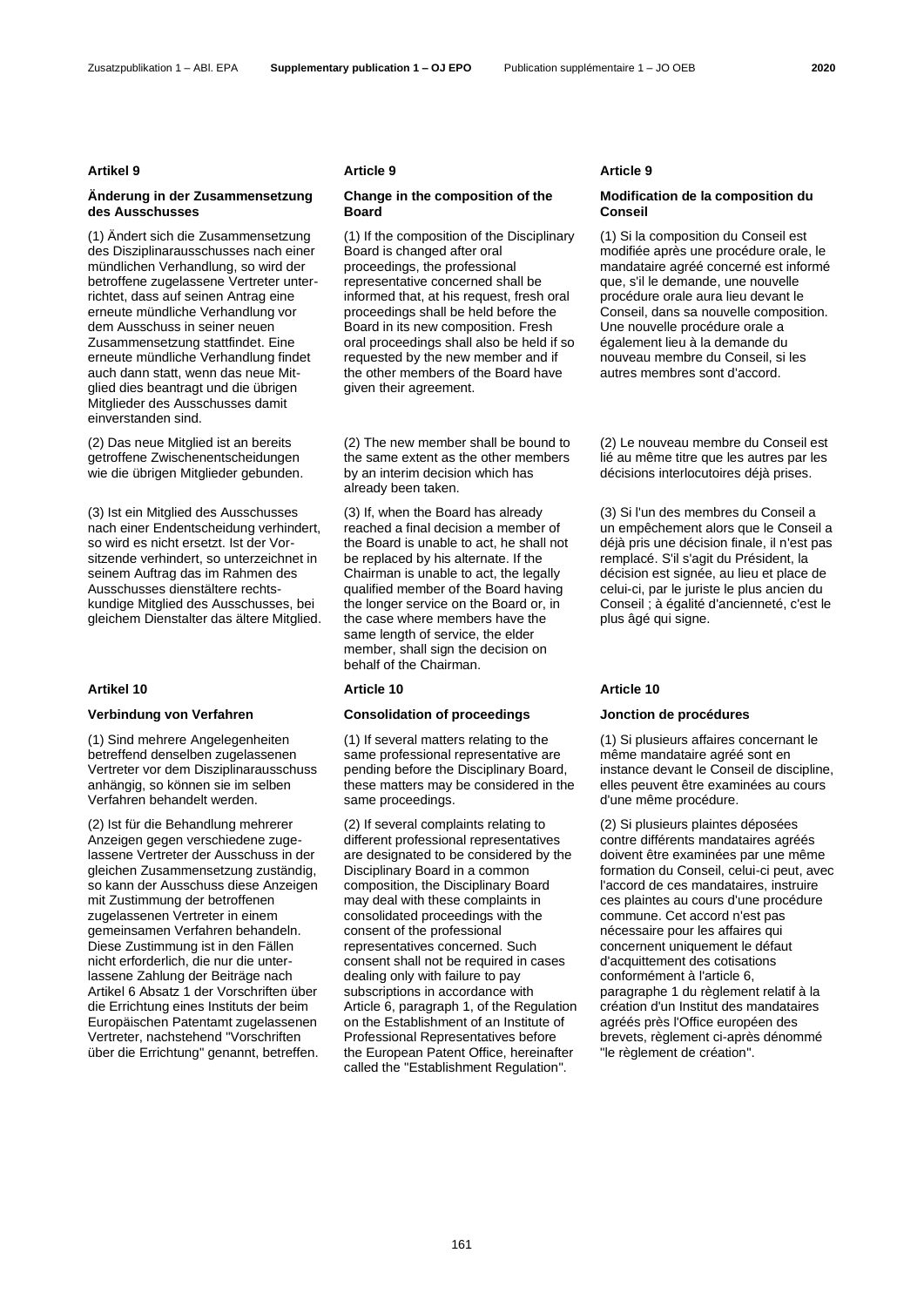### Zusatzpublikation 1 – ABl. EPA **Supplementary publication 1 – OJ EPO** Publication supplémentaire 1 – JO OEB **2020**

## **Mündliche Verhandlung Oral proceedings Procédure orale**

(1) Ist eine mündliche Verhandlung vorgesehen, so bemüht sich der Disziplinarausschuss darum, dass vor der mündlichen Verhandlung die erforderlichen Informationen und Unterlagen eingeholt werden.

(2) Der Ausschuss kann der Ladung zur mündlichen Verhandlung eine Mitteilung beifügen, in der auf Punkte, die von besonderer Bedeutung zu sein scheinen, oder auf die Tatsache, dass bestimmte Fragen nicht mehr strittig zu sein scheinen, hingewiesen wird; die Mitteilung kann auch andere Bemerkungen enthalten, die es erleichtern, dass die mündliche Verhandlung auf das Wesentliche konzentriert wird.

(3) Findet eine mündliche Verhandlung statt, so bemüht sich der Ausschuss darum, dass die Sache am Ende der mündlichen Verhandlung entscheidungsreif ist, sofern nicht besondere Umstände vorliegen.

### **Artikel 12 Article 12 Article 12**

# **Unterrichtung des betroffenen zugelassenen Vertreters**

Hält der Disziplinarausschuss es für zweckmäßig, dem betroffenen zugelassenen Vertreter seine Ansicht über die Beurteilung sachlicher oder rechtlicher Fragen mitzuteilen, so hat das so zu geschehen, dass die Mitteilung nicht als bindend für den Ausschuss verstanden werden kann.

## **Artikel 13 Article 13 Article 13**

# **Beratung vor der Entscheidung Deliberations preceding decisions Délibération avant décision**

Sind nicht alle Mitglieder des Disziplinarausschusses der gleichen Ansicht über die zu treffende Entscheidung, so findet eine Beratung statt. Bei der Beratung des Ausschusses dürfen mit Ausnahme des Geschäftsstellenbeamten und der gegebenenfalls nach Artikel 8 anwesenden Dolmetscher keine weiteren Personen zugegen sein.

## **Artikel 14 Article 14 Article 14**

## **Reihenfolge bei der Abstimmung Order of voting Ordre à suivre pour le vote**

(1) Bei der Beratung des Disziplinarausschusses äußert zuerst der Berichterstatter und, wenn der Berichterstatter nicht der Vorsitzende ist, zuletzt der Vorsitzende seine Meinung.

(2) Die gleiche Reihenfolge gilt für Abstimmungen; auch wenn der Vorsitzende Berichterstatter ist, stimmt er zuletzt ab. Stimmenthaltungen sind nicht zulässig.

## **Artikel 11 Article 11 Article 11**

(1) If oral proceedings are to take place, the Disciplinary Board shall endeavour to ensure that all relevant information and documents have been provided before the hearing.

(2) The Board may send with the summons to oral proceedings a communication drawing attention to matters which seem to be of special significance, or to the fact that questions appear no longer to be contentious, or containing other observations that may help concentration on essentials during the oral proceedings.

(3) If oral proceedings take place, the Board shall endeavour to ensure that each case is ready for decision at the conclusion of the oral proceedings, unless there are special reasons to the contrary.

## **Communications to the professional representative concerned**

If, before a decision is taken, the Disciplinary Board deems it expedient to communicate with the professional representative concerned regarding a possible appreciation of substantive or legal matters, such communication shall be made in such a way as not to imply that the Board is in any way bound by it.

If the members of the Disciplinary Board are not all of the same opinion, the Board shall meet to deliberate regarding the decision to be taken. No other person except the Registrar and any interpreters attending in accordance with Article 8 hereof may be present during deliberations of the Board.

(1) During the deliberations between members of the Disciplinary Board, the rapporteur's opinion shall be heard first and, if the rapporteur is not the Chairman, the Chairman's last.

(2) If voting is necessary, votes shall be taken in the same sequence; even if the Chairman is the rapporteur, he shall vote last. Abstentions shall not be permitted.

(1) En cas de procédure orale, le Conseil s'efforce de faire en sorte que toutes les informations et tous les documents pertinents soient fournis avant l'audience.

(2) En convoquant les parties à une procédure orale, le Conseil peut leur notifier les points qui semblent avoir une importance particulière, le fait que certaines questions ne semblent plus être litigieuses, ou faire des observations pouvant aider à concentrer la procédure sur les points essentiels.

(3) En cas de procédure orale, le Conseil s'efforce de faire en sorte que chaque affaire examinée soit en état d'être conclue à la clôture de cette procédure, à moins que des raisons particulières ne s'y opposent.

## **Information du mandataire agréé concerné**

Si, avant d'avoir pris une décision, le Conseil considère qu'il est souhaitable d'informer le mandataire agréé concerné de la manière dont il pourrait apprécier certaines questions de fait ou de droit, il le fait de telle manière que cette indication ne puisse être interprétée comme pouvant le lier.

Si les membres du Conseil de discipline ne sont pas tous du même avis, ils se réunissent pour délibérer sur la décision à prendre. Aucune autre personne ne peut assister aux délibérations du Conseil, sauf le greffier et les interprètes y participant en application de l'article 8.

(1) Lors des délibérations entre les membres du Conseil, le rapporteur exprime son opinion le premier et le Président le dernier à moins qu'il ne soit lui-même rapporteur.

(2) S'il est nécessaire de voter, le même ordre est suivi ; le Président vote le dernier, même s'il est le rapporteur. Nul ne peut s'abstenir.